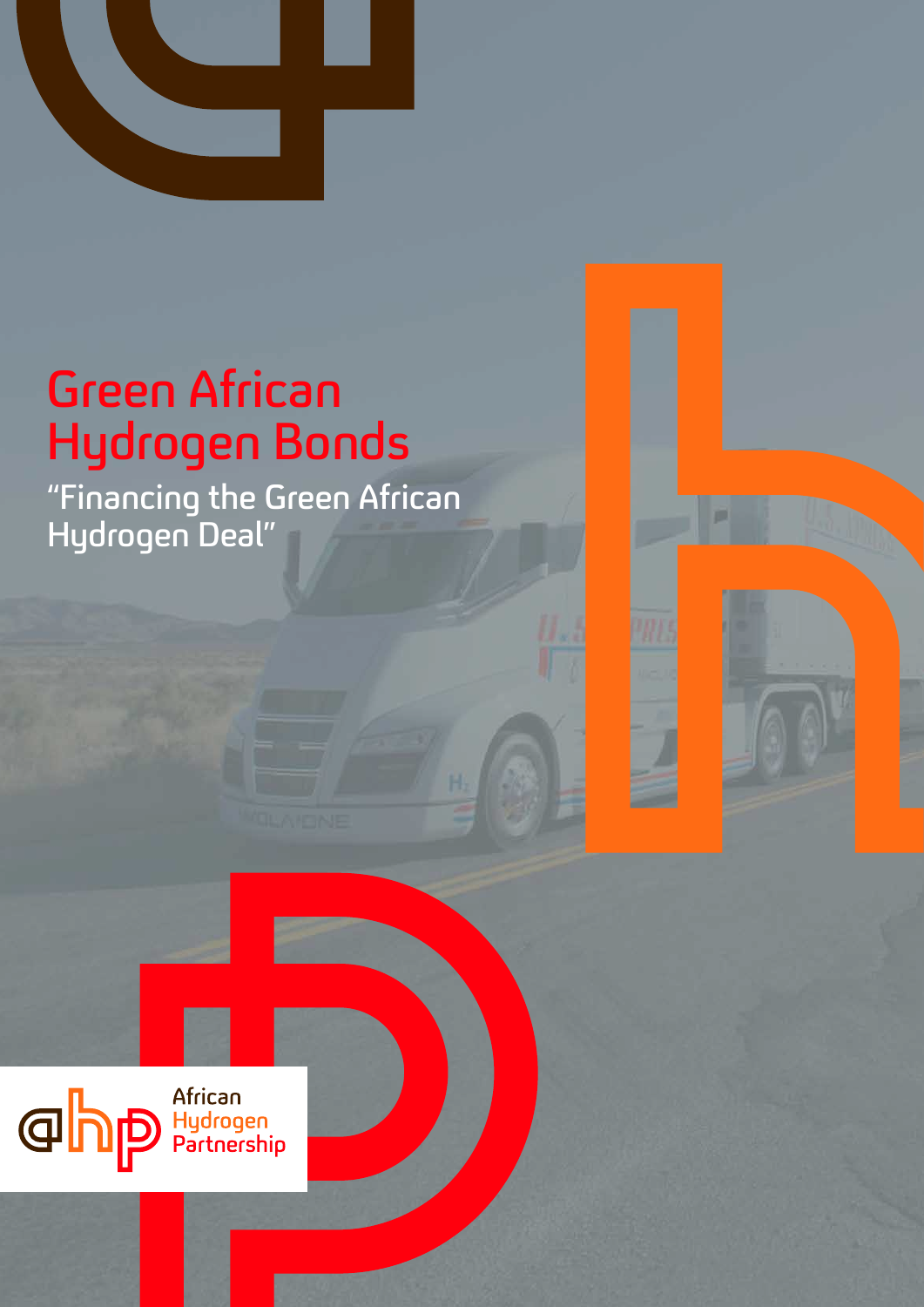African governments and companies participating in the Green African Hydrogen Deal need access to functional, liquid capital markets to raise funding for green hydrogen projects, such as the proposed trans-African hydrogen fuel cell truck and bus routes.

Green bonds are an attractive financing tool for large scale African Hydrogen Partnership (AHP) programmes, providing a low-cost, long-term source of capital. The AHP aims to provide participating members with support to develop efficient, standardized processes for issuing Green African Hydrogen Bonds.

This document provides high-level economic and commercial background information for the anticipated Green African Hydrogen Deal and its trans-African Hydrogen Routes. It explains the rationale and basic characteristics of Green African Hydrogen Bonds. It also discusses how the AHP could help participants develop Green African Hydrogen Bonds in a dedicated green bond market segment for new green hydrogen bonds.

| 1. Abstract                                                 |   |
|-------------------------------------------------------------|---|
| 2. Background                                               | 2 |
| 3. Green Bonds                                              | 4 |
| <b>3.1. Basics</b>                                          | 4 |
| 3.2. Rationale                                              | 5 |
| 4. Green African Hydrogen Bonds                             | 6 |
| 4.1. Green Bond Principles and Green African Hydrogen Bonds | 6 |
| 4.2. Diversification of Risk                                |   |
| 5. Developing the Hydrogen Capital Market                   | 8 |
| <b>6.</b> Concluding Remarks                                | 8 |
| 7. Appendix                                                 | 9 |
| <b>7.1.</b> Green Bond Types - ICMA Definitions             | 9 |
| 7.2. Green Bonds Market Summary, Q3 2018 Update             | 9 |
| 7.3. Literature                                             | 9 |
| 7.4. Abbreviations                                          | 9 |
|                                                             |   |

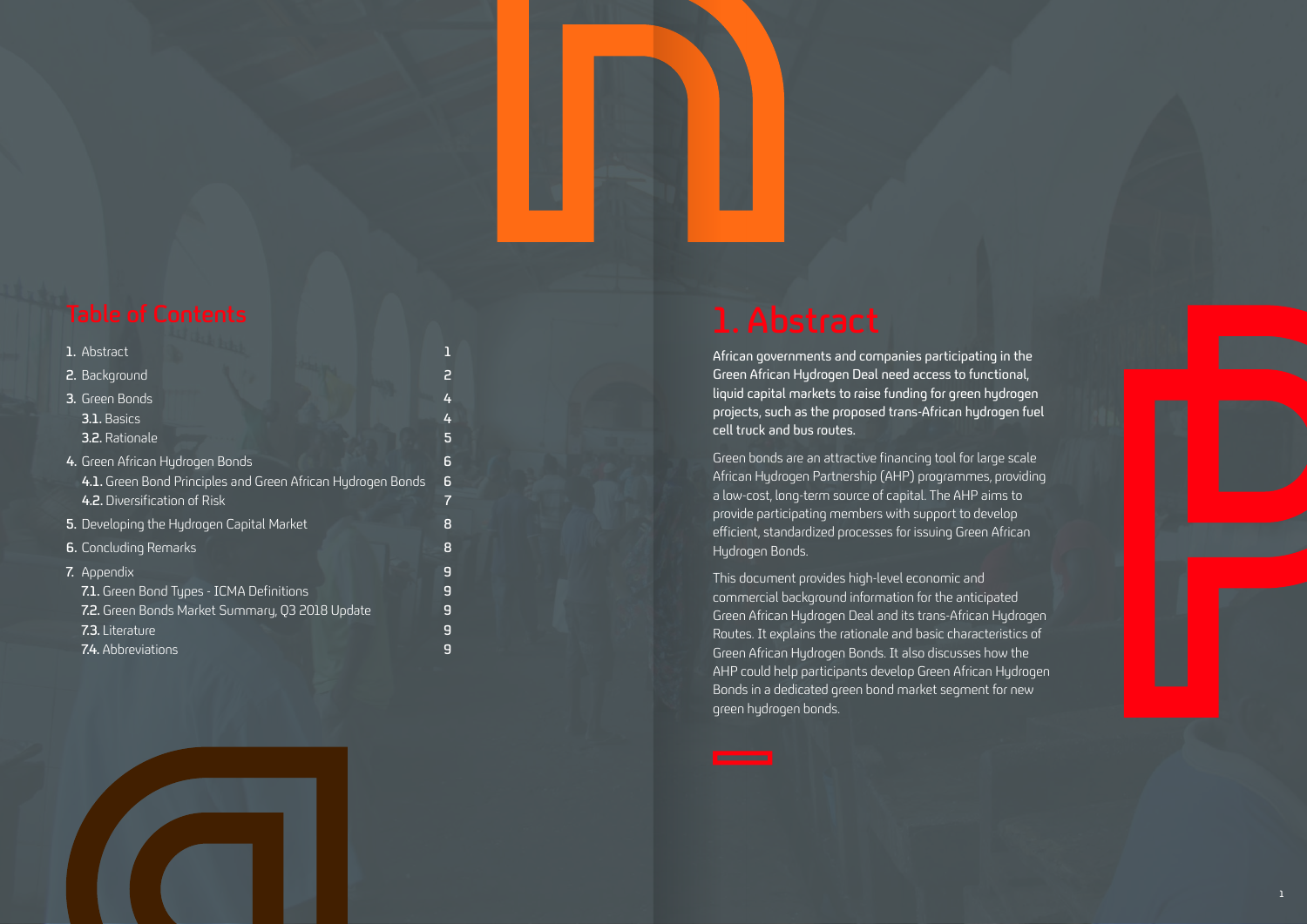## 2. Background

As part of the Green African Hydrogen Deal, African governments will provide the required rules, regulations and incentives for establishing trans-African hydrogen routes between mega-cities, ports and mining centers. Fuel cell trucks and buses refuelling with green hydrogen from P2G/ P2H (power-to-gas or power to hydrogen) stations along those major highways will provide participating African nations with large-scale socio-economic and environmental benefits.

The AHP will be a platform for creating mutually beneficial opportunities for governments and financial institutions as well as renewable and hydrogen fuel cell technology and transportation businesses. The AHP will help address capitalraising challenges and with creating a Green African Hydrogen Bond market to finance the trans-African hydrogen routes.

Hydrogen fuel cell technology is the only feasible green technology for green long-haul and heavy goods transportation, due to the high energy density of hydrogen and fast refuelling times. Africa does not have an electricity grid capable of recharging hundreds of thousands of batteryelectric trucks and buses on long African highways. Heavy goods and long-haul battery-electric trucks and buses are therefore not economically and commercially viable for Africa.

Studies indicate that demand for only 1,000 hydrogen fuel cell trucks would bring the purchase price down to a similar level to that of traditional fossil fuel trucks. Since operating costs can be equal to fossil fuel trucks - or even lower, especially with low green hydrogen prices - it's reasonable to assume profitable projects can be identified quickly.

It's clear that Africa presents a considerable opportunity, with low-cost renewable energy for the production of green hydrogen available along the hydrogen routes, as well as the importance and size of the heavy goods, long-haul transportation sector.

AHP's goals and strategies are holistic and comprehensive. We believe that supply and demand must evolve simultaneously. They are set to increase,

with the encouragement of an ever-growing number of environmentally friendly global rules and regulations.

By implementing the AHP plan, dependence on US\$ denominated fossil fuel (oil) imports will be reduced significantly and continuously. Domestic hydrogen fuel production will produce great wealth. African national currencies will be strengthened which will cause a lowering of risk for bonds denominated in non-African currencies (such as G10 currencies) and issued by African institutions. There will be a positive impact on foreign exchange rates, with a strong positive socio-economic impact which should strengthen national currencies even further. Along with the approach of spreading risk across numerous countries, issuers and sectors simultaneously as well as continuous provision of a long-term project pipeline, the projected benefits should develop a significant appetite for investing in Green African Hydrogen Bonds.

The implementation of the AHP's strategy, to create multiple trans-African hydrogen routes at the same time, will require heavy investments in infrastructure, industrial production, renewable energy technology and hydrogen fuel cell technology.

The AHP aims to identify and facilitate only economically and commercially feasible projects. Consequently, we support the use of Capital Markets for raising capital. Subsidies are intentionally ignored: instead, the AHP will assist Africa with successfully issuing Green African Hydrogen Bonds, developing a new sector within the green bond market and getting access to capital sources previously out of reach.

Industrial revolutions need large functioning capital markets. The transport sector has enormous potential for issuing green bonds. Issuers require low-cost, long term capital. The AHP aims to support participating issuers with issuing Green African Hydrogen Bonds efficiently and effectively.



The African Hydrogen Partnership (AHP) vision is to implement the first hydrogen economies and societies worldwide in Africa. To realize the hydrogen economies and societies, the AHP aims to provide investors globally with the opportunity to invest in large-scale, lucrative African Hydrogen Programmes. Industry, financial institutions and governments are part of this collaborative approach, also known as Multi Stakeholder Partnership (MSP). AHP seeks to promote and facilitate this approach.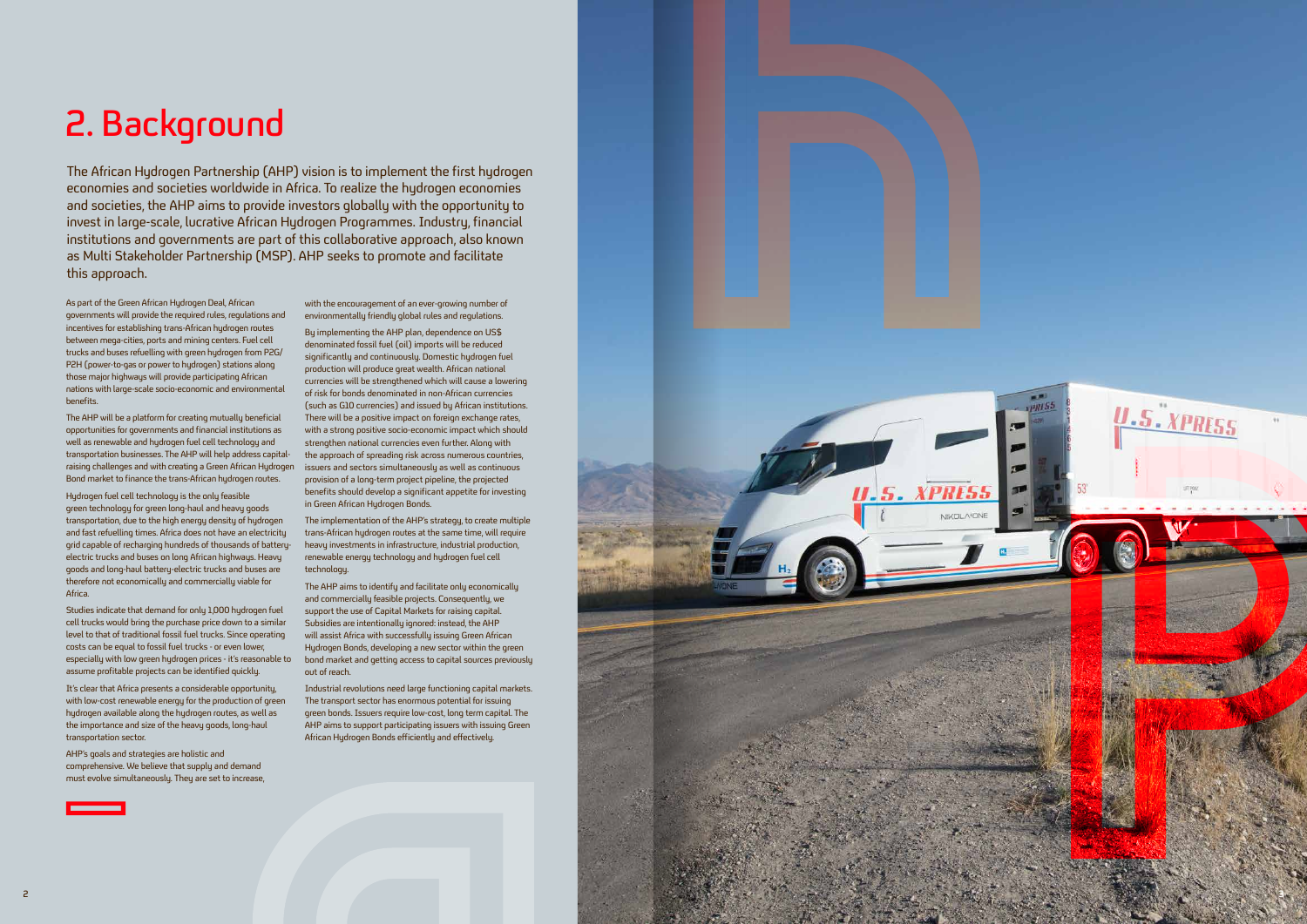![](_page_3_Picture_47.jpeg)

## 3.2. Rationale

### **Pricing**

- The "green" label can offer pricing advantages for issuers. There have already been very successful, oversubscribed green bond issues: Cape Town municipality's green bond issuance was oversubscribed by 4.3 times and it took only two hours and 29 investors to make required offers
- Investors' appetite is still increasing. Barclays' research indicates that investors are willing to pay a premium of 20 basis points to acquire green bonds ("Investors Are Paying Extra for Environmentally Friendly Bonds, Barclays Says", Tracy Alloway, Bloomberg, 18th September 2015)

### **Market Access**

o Green bonds can enhance the reputation of investors as well as issuers, since they demonstrate commitment to the environment and have a positive impact

- Green bonds can attract new investors from outside traditional markets, such as SRI (Socially Responsible Investment) and ESG (Environmental, Social and Governance) investors.
- More and more institutional investors are looking for long-term investments in green projects in emerging markets. Climate change-related investments are in high demand, offering high returns and positive impacts
- An increasing number of bond buyers with minimum thresholds for green investments are looking for new green investment opportunities

## **Reputational Gains**

### **Risk Diversification**

 Green bond markets have shown stronger resilience to volatility, due to diversified investments and novelty. Investments can reduce the risk for investors and offer more favourable risk-return combinations

### **Longer Term Stability**

- has seen astonishing growth since the first bond was issued by the EIB (European Investment Bank) in 2007
- $\blacksquare$  has approximately doubled in size every year since then (see appendix: Q3 2018 Global Market Summary by Green Bonds Initiative)
- has dedicated green bond sections at leading stock exchanges, including
	- London Stock Exchange, UK the first exchange globally to launch a comprehensive green bond offering with a dedicated segment for these instruments
	- Oslo Stock Exchange, Norway
	- Nasdaq Stockholm in Sweden
	- Shanghai Stock Exchange, China
	- Taipei Stock Exchange, Republic of China (Taiwan)
	- Johannesburg Stock Exchange, South Africa

 $\overline{1}$  The green bond market is developing steadily in Africa:

- The green bond market provides issuers with access to long-term financing which supports financial stability and continuous growth
- The impact of short-term economic uncertainty may be reduced or avoided

### **Transparency**

 Applying Green Bond Principles helps to provide transparency, accuracy, and integrity of information - especially important for gaining the confidence of more investors to invest in Africa

Green Finance uses financial instruments whose proceeds fund environmental and/or climate change projects. In this context, the term "financial instruments" primarily refers to equity and debt instruments as well as credit and interest rate derivatives.

The Green Bond Principles (GBP) of the ICMA (International Capital Market Association) provide the following definition of green bonds:

**"Green Bonds are any type of bond instrument where the proceeds will be exclusively applied to finance or refinance, in part or in full, new and/or existing eligible Green Projects and which are aligned with the four core components of the GBP."** 

There are different types of green bonds available. The ICMA's definitions of Standard Green Use of Proceeds Bond, Green Revenue Bond, Green Project Bond, Green Securitised Bond are shown in the Appendix.

In this document we focus on green bonds rather than other green finance instruments, because they:

- provide issuers with access to low-cost long-term capital
- are therefore most suitable for raising high upfront capital
- provide a wider investor base in comparison with other fixed income instruments
- attract new investors
- could be issued internationally if eligibility and market criteria are met
- provide reputational gains and have a positive impact

We favour the green bond market because it:

- AfDB (the African Development Bank) has been actively supporting and participating in green bond market development since its early days
- Green bonds have been issued very successfully in Nigeria, Morocco and South Africa
- Johannesburg Stock Exchange has its own Green Bond section
- In Nigeria, FMDQ OTC Securities Exchange, CBI (Convention on Business Integrity) and FSD (Financial Sector Deepening Africa) started a 3-year Green Bond Market Development Programme in 2018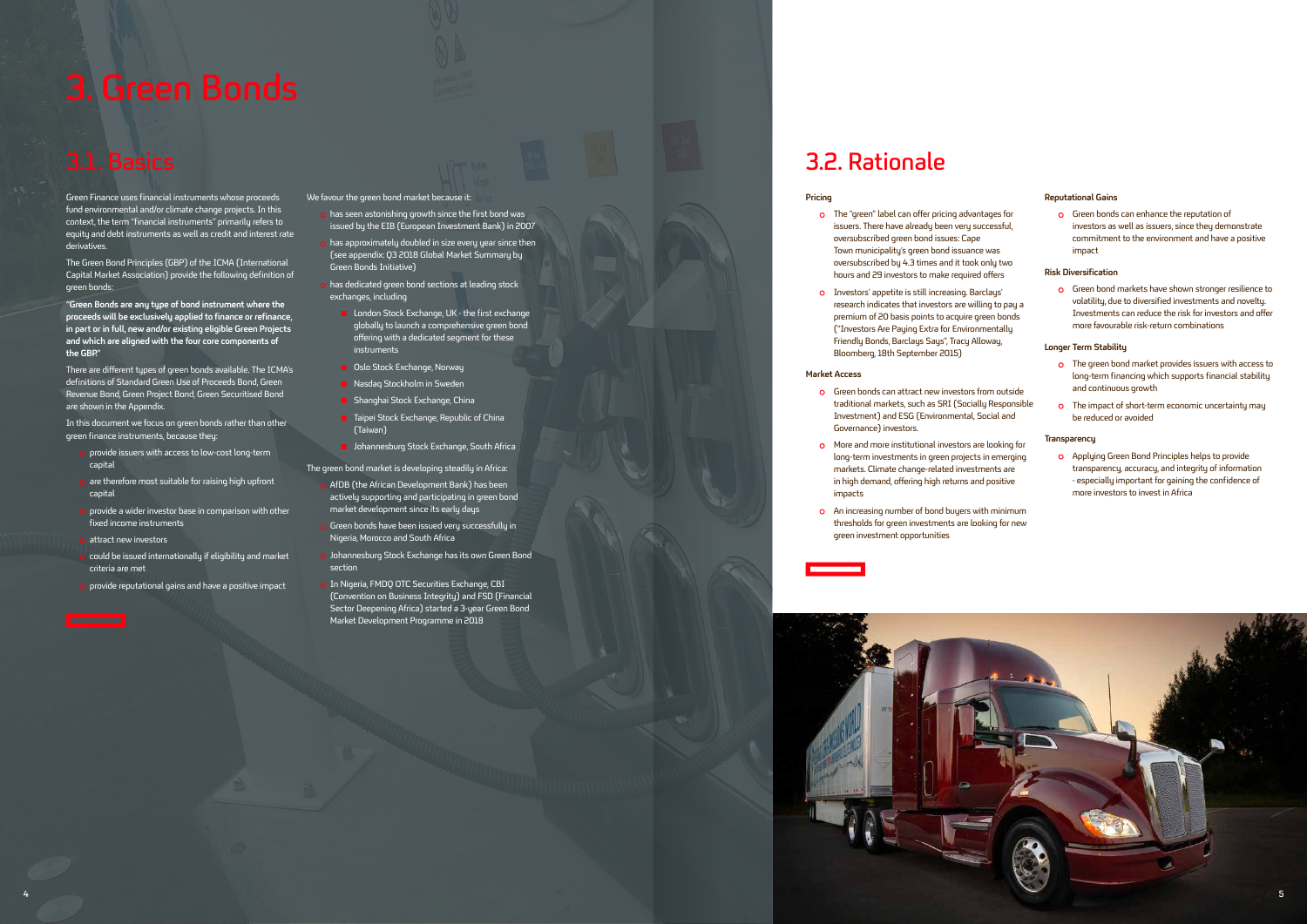## 4.1. Green Bond Principles and Green African Hydrogen Bonds

## 4.2. Diversification of Risk

An optimized risk diversification should be considered for and applied to every Green African Hydrogen Bond issue.

The following diagrams are constructed examples of an Green African Hydrogen Securitized Bond. They illustrate the holistic, comprehensive and combined approach we advocate: they address supply and demand simultaneously, as well allocating capital to multiple sectors, issuers, and countries in a diversified manner.

## **Green African Hydrogen Bonds will serve five purposes:**

- **1.** Investment
- **2.** Sustainable development
- **3.** African development
- **4.** Fairer international wealth distribution
- **5.** Acceleration of the implementation and deployment of new and essential hydrogen technologies for sustainable development

The proposed Green African Hydrogen Bonds would be a segment of the Green Bond market.

## **The Green Bond Principles (GBP) have four core components:**

- **1.** Use of proceeds
- **2.** Process for project evaluation and selection
- **3.** Management of proceeds
- **4.** Reporting

![](_page_4_Picture_14.jpeg)

### **1. Use of proceeds**

The Green Bond market should embrace the creation of Green African Hydrogen Bonds issued for the development of the trans-African Hydrogen Routes.

The 2018 edition of the GBP names a non-exhaustive list of ten eligible green project categories. Any large-scale AHP Hydrogen Route Development programme covers at least six of these most commonly used categories:

- **1.** renewable energy
- **2.** energy efficiency
- **3.** pollution prevention and control
- **4.** clean transportation
- **5.** sustainable water and wastewater management
- **6.** climate change adaptation
- **7.** eco-efficient and/or circular economy adapted products, production technologies and processes
- **8.** green buildings

There is hardly any other investment available that covers so many different green areas simultaneously.

### **2. Process for project evaluation and selection**

AHP members (including financial institutions) will help issuers of Green African Hydrogen Bonds to formulate environmental sustainability objectives. They will also support issuers to define their process for determining how the project fits within the eligible green projects categories and related eligibility criteria.

- **3. Management of proceeds and**
- **4. Reporting**

AHP members (including auditing firms) will support African issuers with developing standard processes and methods for allocating funds, tracking funds and reporting. These high standards will provide transparency, accuracy and integrity of information for all investors.

## 4. Green African Hydrogen Bonds

**Figure 1:** A breakdown of the sample financial instrument by hydrogen fuel cell and related P2G renewable energy sectors required for a functioning green hydrogen transportation and hydrogen fuel production energy system.

**Figure 2:** Risk diversification across various countries. The country breakdown of Green African Hydrogen Securitized Bond includes six countries as an illustration: more and other countries could be included too.

![](_page_4_Figure_36.jpeg)

## Green African Hydrogen (H<sub>2</sub>) Securitized Bond - Industry, Tranches

![](_page_4_Figure_39.jpeg)

![](_page_4_Figure_40.jpeg)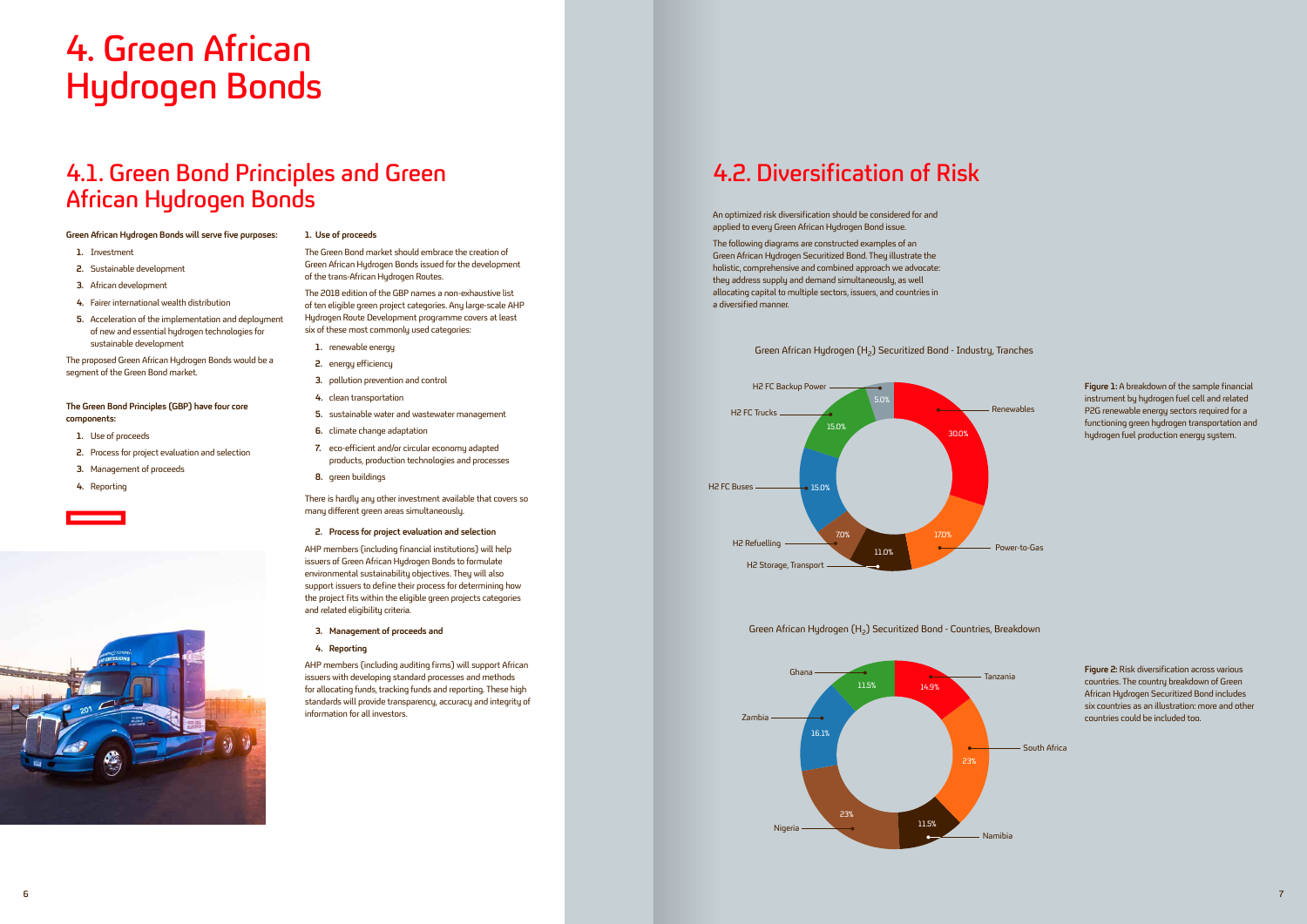Green African Hydrogen Bonds will provide African governments and other issuers with sufficient capital for financing the trans-African Hydrogen Routes which are the core strategies of the Green African Hydrogen Deal.

The Green Bond market has already started to develop in Africa. By creating a Green African Hydrogen Bond segment, the AHP will support participating issuers, from African cities and municipalities to governments and corporates, by:

- Creating a solid and continuous pipeline of large-scale green hydrogen projects and programmes
- **o** Widening investor awareness and participation
- Developing standard Green Hydrogen Bond Principles and standard processes and methods
- Shortening lines of communication between borrowers and lenders
- Assisting to develop innovative green financing to access a wider investor base
- Providing support for issuing international Green African Hydrogen Bonds

## 5. Developing the Hydrogen Capital Market

The sheer size of the AHP programmes required for implementing the trans-African Hydrogen Routes demands access to Capital Markets. The development of the Green African Hydrogen Bond market sector will empower participating African issuers to access necessary capital that was previously out of reach.

![](_page_5_Picture_11.jpeg)

## 6. Concluding Remarks

## - ICMA Definitions

- **1. Standard Green Use of Proceeds Bond** a standard recourse-to-the-issuer debt obligation aligned with the GBP.
- **2. Green Revenue Bond**

a non-recourse-to-the issuer debt obligation aligned with the GBP in which the credit exposure in the bond is to the pledged cash flows of the revenue streams, fees, taxes etc., and whose use of proceeds go to related or unrelated Green Project(s).

**3. Green Project Bond**

 a project bond for a single or multiple Green Project(s) for which the investor has direct exposure to the risk of the project(s) with or without potential recourse to the issuer, and that is aligned with the GBP.

**4. Green Securitized Bond**

a bond collateralized by one or more specific Green Project(s), including but not limited to covered bonds, Asset Backed Securities (ABS), Mortgage Backed Securities (MBS) and other structures; and aligned with the GBP. The first source of repayment is generally the cash flows of the assets.

Highlights of the CBI's Q3 2018 Green Bonds Market Summary:

- USD 29.7bn of issuance\*
- 293 green bond issues with 212 from the USA, 18 from China and 13 from Sweden, 79 issuers from 27 other countries
- 46 market entrants from 18 countries bring the total number of green bond issuers to 553
- 52 green bond markets reached, with the first issuer from Uruguay debuting in Q3
- 4th tap of the Republic of France's sovereign Green OAT, taking the total to EUR 14.8bn (USD 16.7bn)

(\* Data is based on preliminary figures for Q3 2018 issuance volume and number of deals, pending the inclusion of Fannie Mae Green MBS September deals and 32 deals still under assessment for inclusion in the CBI green bond database.)

- Alloway, Tracy: "Investors Are Paying Extra for Environmentally Friendly Bonds, Barclays Says"; Bloomberg; 18th September 2015
- ASEA: "Launch of The Nigerian Green Bond Market Development Programme" 25th July 2018
- Duru, Uche and Nyong, Anthony: "Why Africa Needs Green Bonds" AfDB, Africa Economic Brief; Chief Economist Complex, AEB Volume 7 Issue 2 2016
- ICMA: "The Green Bond Principles; Green Bond Principles, Voluntary Process Guidelines for Issuing Green Bonds", June 2018
- Initiative Climate Bonds: "Green Bonds Market Summary Q3 2018", October 2018

 LSE Group, LSEG Africa Advisory Group: "Developing the green bond market in Africa"; Report of Recommendations;

 LSE: "Green and ESG debt financing", Factsheet, website 2019

- AHP African Hydrogen Partnership
- ABS Asset Backed Securities
- AfDB African Development Bank
- ASEA African Securities Exchanges Association
- CBI Climate Bonds Initiative
- EIB European Investment Bank
- EUR Euro
- FMDQ Financial Markets Dealers Quotations
- FSD Africa Financial Sector Deepening Africa
- JSE Johannesburg Stock Exchange
- LSE London Stock Exchange
- LSEG London Stock Exchange Group
- ESG Environmental, Social and Governance
- GBP Green Bond Principles
- MBS Mortgage Backed Securities
- MSP Multi Stakeholder Partnership
- OSE Oslo Stock Exchange
- SRI Socially Responsible Investment
- ICMA International Capital Market Association
- P2G Power to Gas
- P2H Power to Hydrogen
- SSE Shanghai Stock Exchange
- USD US\$